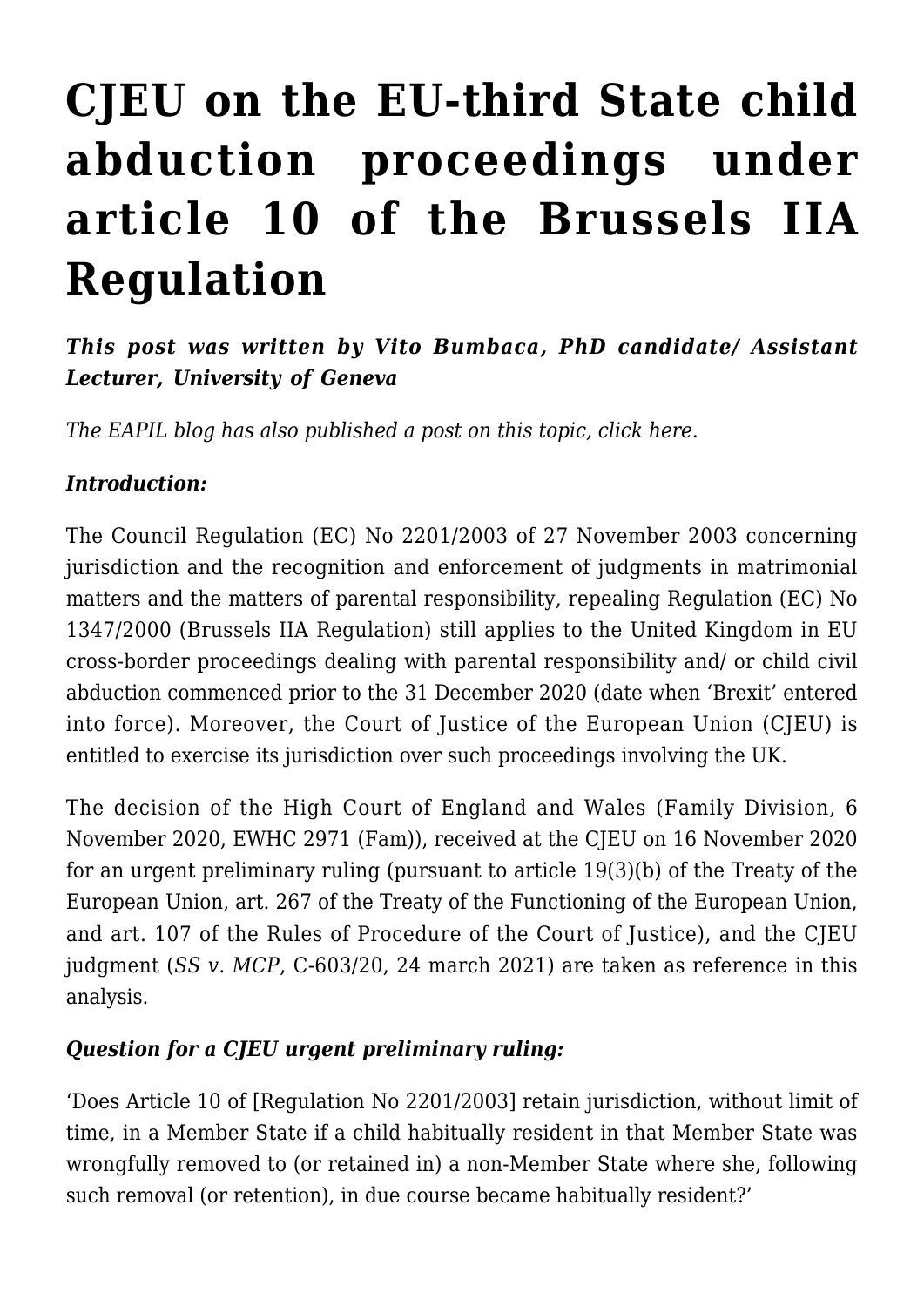### *Contents of the EWHC (Family Division) judgment:*

This judgment involved an Indian unmarried couple with a British daughter, born in England (2017), aged more than three (almost four at the time of the CJEU proceedings). Both parents held parental responsibility over their daughter, the father being mentioned as such in the birth certificate. The mother and the child left England for India, where the child has lived continuously since 2019. The father applied before the courts of England and Wales seeking an order for the return of the child and a ruling on access rights. The mother contested the UK jurisdiction (EWHC 2971, § 19).

The father claimed that his consent towards the child's relocation to India was temporary for specific purposes, mainly to visit the maternal grandmother (§ 6). The mother contended that the father was abusive towards her and the child and, on that basis, they moved to India (§ 8). Consequentially, she had requested an order (Form C100 'permission to change jurisdiction of the child', § 13). allowing the child's continuous stay in India. Accordingly, the mother wanted their daughter to remain in India with her maternal grandmother, but also to spend time in England after the end of the pandemics.

In the framework of article 8, Brussels IIA, the Family Division of the Court of England and Wales held that the habitual residence assessment should be factbased. The parental intentions are not determinative and, in many circumstances, habitual residence is established against the wishes of the persons concerned by the proceedings. The Court further maintained, as general principles, that habitual residence should be stable in nature, not permanent, to be distinguished from mere temporary presence. It concluded that, apart from British citizenship, the child did not have factual connections with the UK. Therefore, according to the Court, the child was habitually resident in India at the time of the proceedings concerning access rights initiated in England (§ 16).

The Family Division extended its analysis towards article 12(3) of the Regulation concerning the prorogation of jurisdiction in respect of child arrangements, including contact rights. For the Court, there was no express parental agreement towards the UK jurisdiction, as a prerogative for the exercise of such jurisdiction, at the time of the father's application. It was stated that the mother's application before the UK courts seeking the child's habitual residence declaration in India could not be used as an element conducive to the settlement of a parental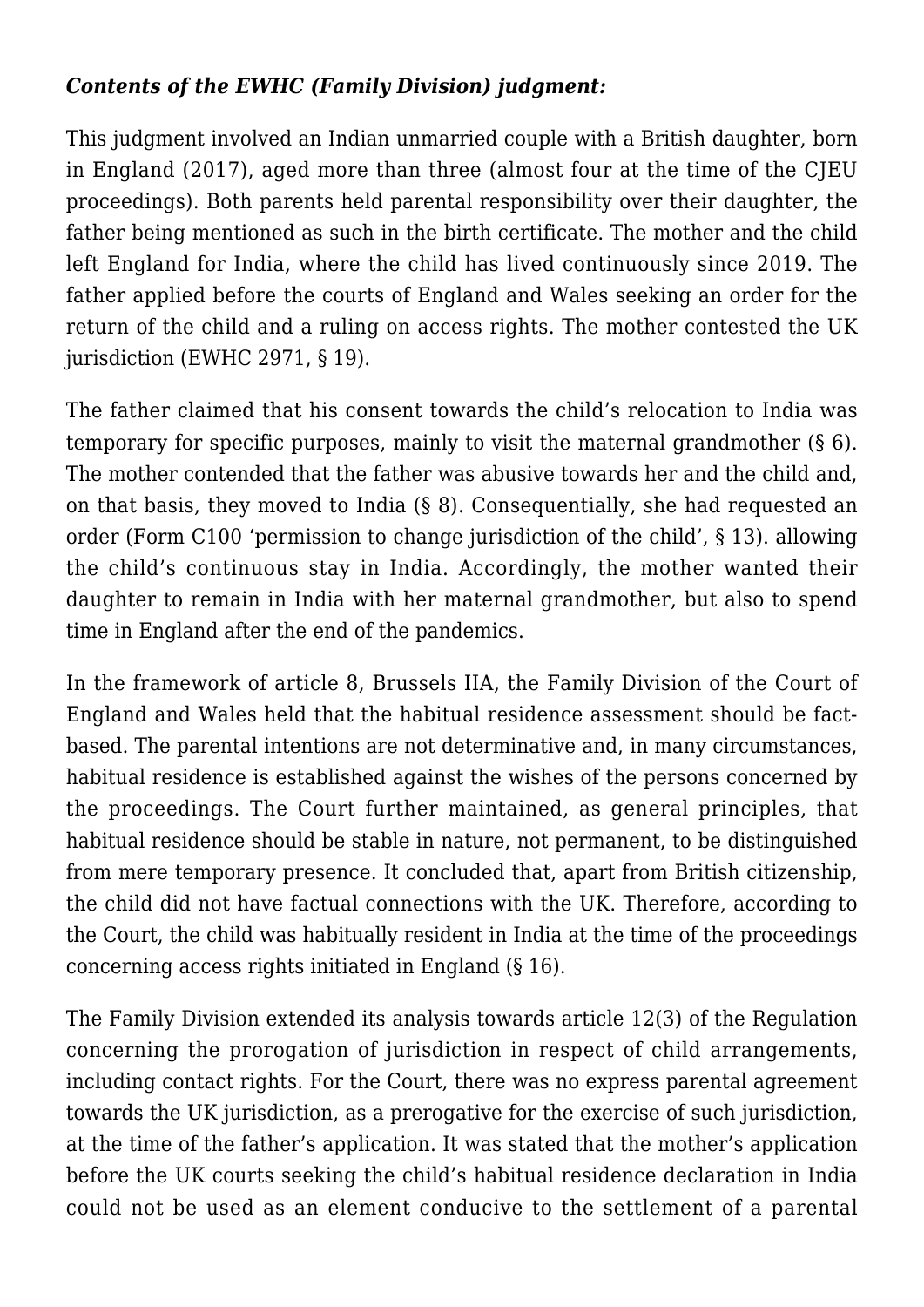agreement (§ 32).

Lastly, the Court referred to article 10 of Brussels IIA in the context of child abduction while dealing with the return application filed by the father. In practice, the said provision applies to cross-border proceedings involving the EU26 (excluding Denmark and the United Kingdom (for proceedings initiated after 31 December 2020)). Accordingly, article 10 governs the 'competing jurisdiction' between two Member States. The courts of the Member State prior to wrongful removal/ retention should decline jurisdiction over parental responsibility issues when: the change of the child's habitual residence takes place in another Member State; there is proof of acquiescence or ultra-annual inaction of the left-behind parent, holding custody, since the awareness of the abduction. In these circumstances, the child's return would not be ordered in principle as, otherwise provided, the original jurisdiction would be exercised indefinitely (§ 37).

In absence of jurisdiction under Brussels IIA, as well as under the Family Law Act 1986 for the purposes of inherent jurisdiction (§ 45), the High Court referred the above question to the CJEU.

#### *CJEU reasoning:*

The Luxembourg Court confirmed that article 10, Brussels IIA, governs intra-EU cross-border proceedings. The latter provision states that jurisdiction over parental responsibility issues should be transferred to the courts where the child has acquired a new habitual residence and one of the alternative conditions set out in the said provision is satisfied (*SS v. MCP*, C-603/20, § 39). In particular, the Court observed that article 10 provides a special ground of jurisdiction, which should operate in coordination with article 8 as a ground of general jurisdiction over parental responsibility (§ 43, 45).

According to the Court, when the child has established a new habitual residence in a third State, following abduction, by consequently abandoning his/ her former 'EU habitual residence', article 8 would not be applicable and article 10 should not be implemented (§ 46-50). This interpretation should also be considered in line with the coordinated activity sought between Brussels IIA and the Convention of 19 October 1996 on Jurisdiction, Applicable Law, Recognition, Enforcement and Co-operation in Respect of Parental Responsibility and Measures for the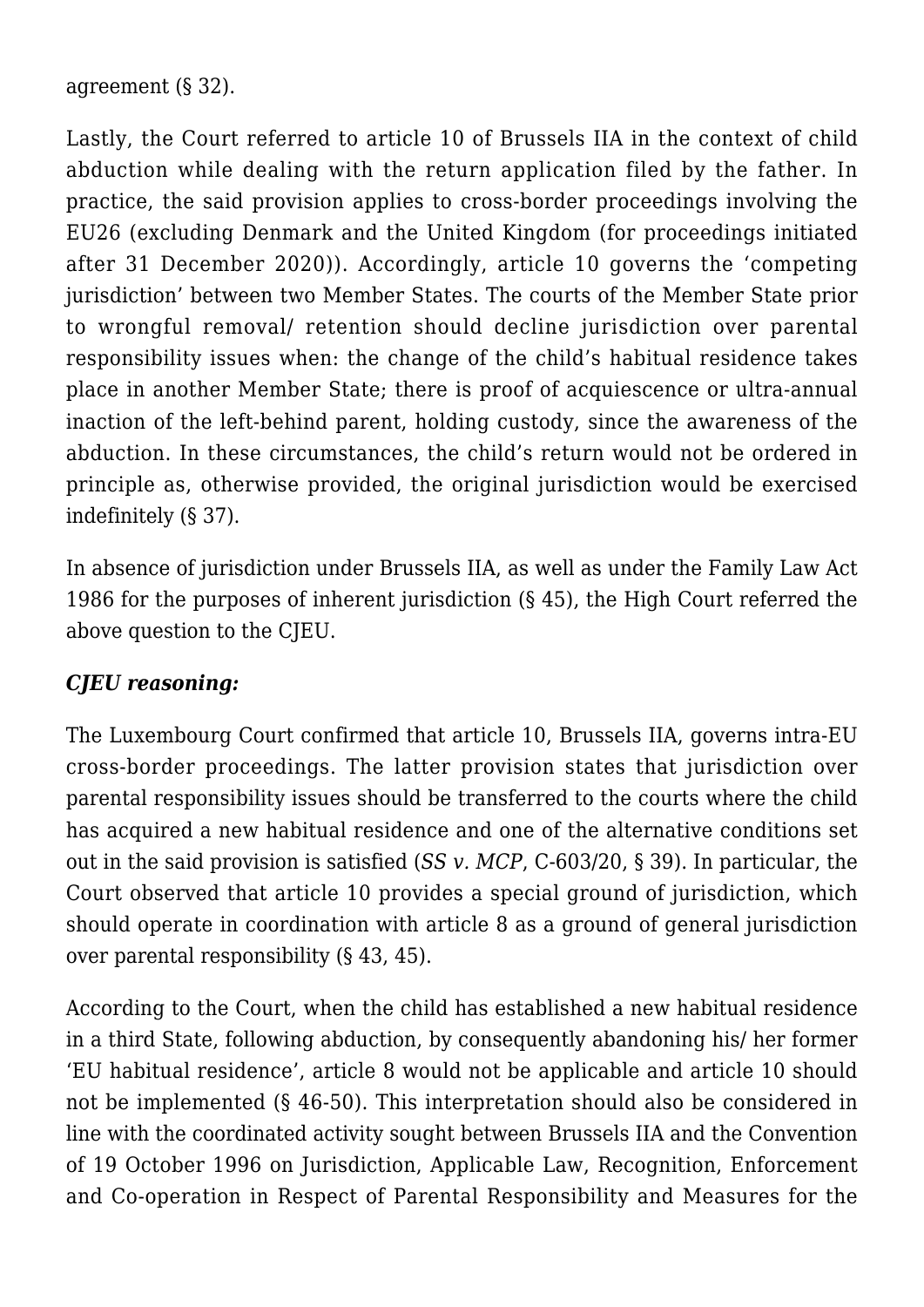Protection of Children (§ 56).

Ultimately, the Court maintained that article 10 should be read in accordance with recital 12 of the Regulation, which provides that, as one of its fundamental objectives, parental responsibility issues should be decided by the courts that better suit the principle of factual proximity in the child's best interests (§ 58). Accordingly, the courts that are closest to the child's situation should exercise general jurisdiction over parental responsibility. To such an extent, article 10 represents a balance between the return procedure, avoiding benefits in favour of the abductor parent, and the evoked proximity principle, freezing jurisdiction at the place of habitual residence.

The Court further held that if the courts of the EU Member State were to retain jurisdiction unconditionally, in case of acquiescence and without any condition allowing for account to be taken concerning the child's welfare, such a situation would preclude child protection measures to be implemented in respect of the proximity principle founded on the child's best interests (§ 60). In addition, indefinite jurisdiction would also disregard the principle of prompt return advocated for in the Convention of 25 October 1980 on the Civil Aspects of International Child Abduction (§ 61).

The Court concluded that insofar as the child's habitual residence changes to a third State, which is thus competent over parental responsibility, and article 12 of the Regulation is not applicable, the EU courts seised of the matter should apply the rules provided in the bilateral/multilateral instruments in force between the States in question or, on a subsidiary basis, the national Private International Law rules as indicated under article 14, Brussels IIA (§ 64).

#### *Comment:*

Considering the findings of fact, the CJEU reasoning and, prior to it, the EWHC judgment, are supported in that the daughter's habitual residence at the time of the parental *de facto* separation (EWHC 2971, § 6-10) was in India; and remained there at the relevant date of the father's application for return and access rights. If we assume, as implicitly reported in the decisions, that the child was aged less than one at the time of the first relocation from England to India, and that she lived more than two years (18 months between 2017-2018 and almost fully 2019-2020, (EWHC 2971, § 25)) within the maternal family environment in India,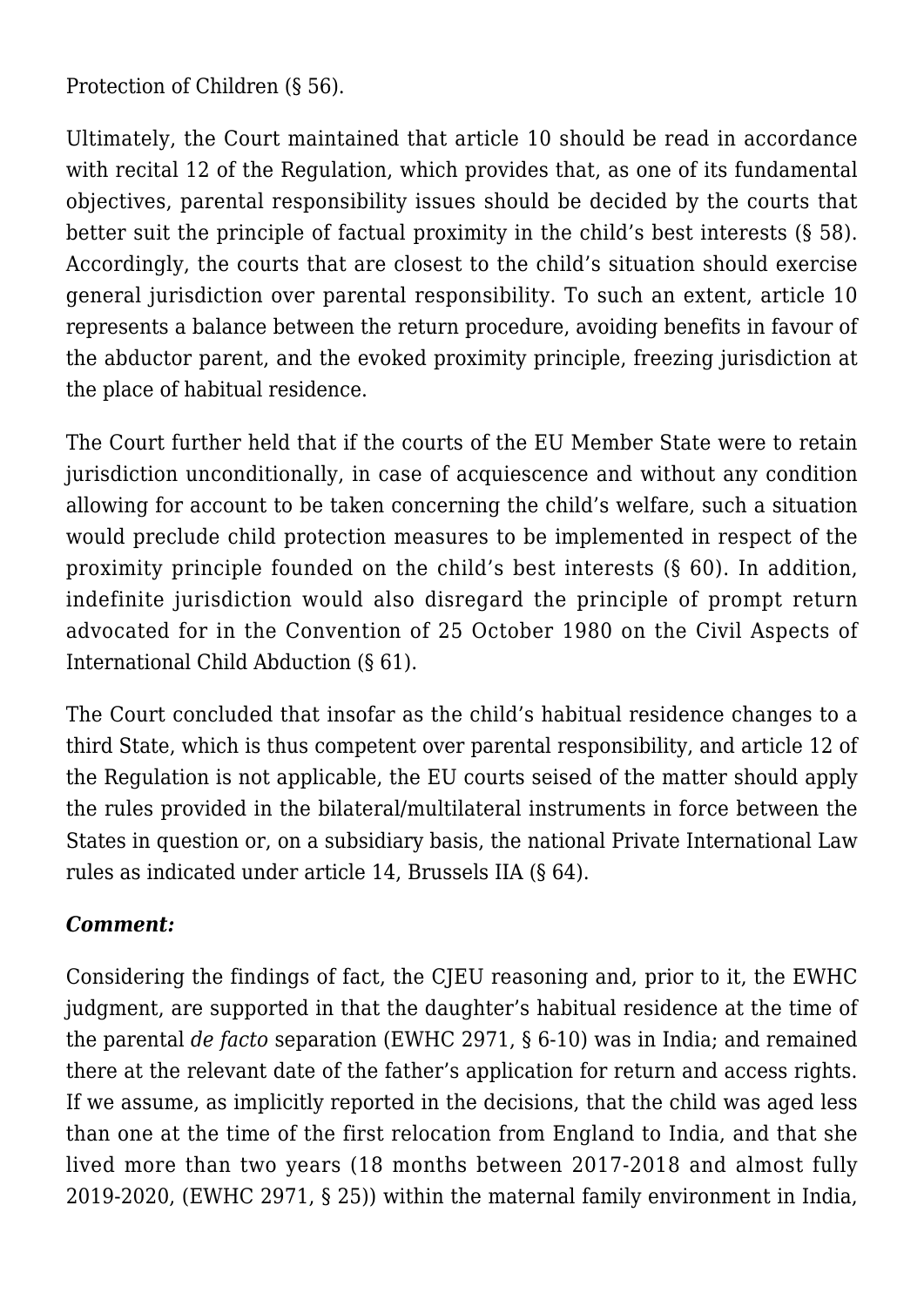including prior to the wrongful act, her place of personal integration should be located in India at the above relevant date. Such a conclusion would respect the factual proximity principle enshrined in recital 12 of Brussels IIA, according to which habitual residence is founded on the child's best interests. Recital 12 constitutes a fundamental objective applicable to parental responsibility, including access rights, and child abduction proceedings. As a result, the courts of the EU26 should be bound by it as a consequence of the Brussels IIA direct implementation.

The CJEU has not dealt with specific decisive elements that, in the case under analysis, would determine the establishing of the child's habitual residence in India at a relevant time (the seisin under art. 8 and the period before abduction under art. 10 of the Regulation). Considering the very young age (*cf.* CJEU, *SS v. MCP*, C-603/20, § 33: 'developmentally sensitive age') of the daughter at the time of the relocation, the child's physical presence corresponding to the mother's and grandmother's one as the primary carers prior to the wrongful act (retention) and to the return application, as well as the Indian social and family environment at the time of the seisin, highlighted by the EWHC, should be considered determinative (*cf.* CJEU, *[UD v. XB](https://curia.europa.eu/juris/document/document.jsf?text=&docid=206859&pageIndex=0&doclang=EN&mode=lst&dir=&occ=first&part=1&cid=3134673)*, C-393/18, 17 October 2018, § 57) – the Family Division instead excluded the nationality of the child as a relevant factor. The regularity of the child's physical presence at an appreciable period should be taken into account, not as an element of *temporal* permanent character, but as an indicator of *factual* personal stability. In this regard, the child's presence in one Member State should not be artificially linked to a limited duration. That said, the appreciable assessment period is relevant in name of predictability and legal certainty. In particular, the child's physical presence after the wrongful act should not be used as a factor to constitute an unlawful habitual residence [\(Opinion of Advocate General Rantos](https://curia.europa.eu/juris/document/document.jsf;jsessionid=8636BE40A48BBB1E68A7AED6CAC556B2?text=&docid=238087&pageIndex=0&doclang=EN&mode=lst&dir=&occ=first&part=1&cid=3124354), 23 February 2021, § 68-69).

Again, in relation to the child's habitual residence determination in India, the child's best interests would also play a fundamental role. The father's alleged abuse, prior to the relocation, and his late filing for return, following the wrongful retention, should be considered decisive elements in excluding the English family environment as suitable for the child's best interests. This conclusion would lead us to retain India as the child-based appropriate environment for her protection both prior to the wrongful retention, for the return application, as well as at the seisin, for access rights.